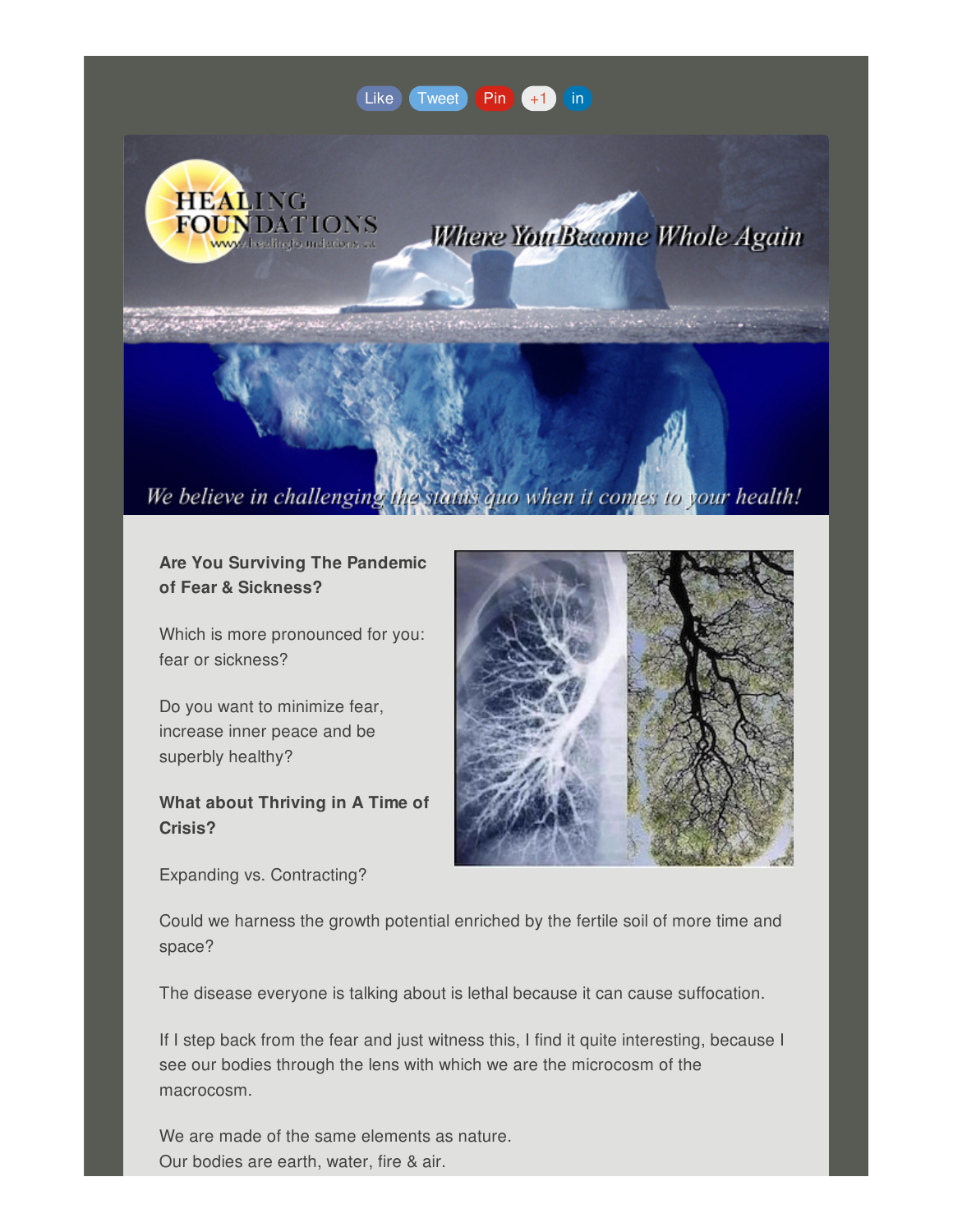For example, take a look at a tree beside an image of our bronchioles (breathing branches in our lungs).

The earth has been suffocating for a long-time due to our indulgences, such as clear cutting rain forests, eradicating "her" lungs.

What did we expect to happen?…

#### **Yet we are a part of Nature's Immune System!**

Each one of us has a function to fulfill in the healing of the world. Yet, we cannot fulfill this function if we are sick or injured or scared or suffocating in our own way.

## **What Has Been Suffocating You?**

**Your Thoughts?**

**Your Job?**

### **Your Relationships?**

### **Your illness or injury?**

What shifts, breakthroughs, transcendences do you need to make in order to come up for air and breathe again?

### **Fear & Sickness are Immunized by Love & Healing.**

One possible way to heal the pandemic is to understand that you are a part of the planet's immune system.

You have a role to play. A function to fulfill in healing the body of the earth and all Life.

When you heal yourself, you do not heal alone. You heal countless others along with you.

### **What Is In Season for You to Heal?**

### **Your Mind? Your Body? Your Life?**

(Mental clarity, emotional balance, career, money, relationships, food, friendship, movement, rest, energy, vitality)?

### **What Do You Want?**

Peace, ease, joy, health, wealth, connection/belonging, meaning, happiness, self-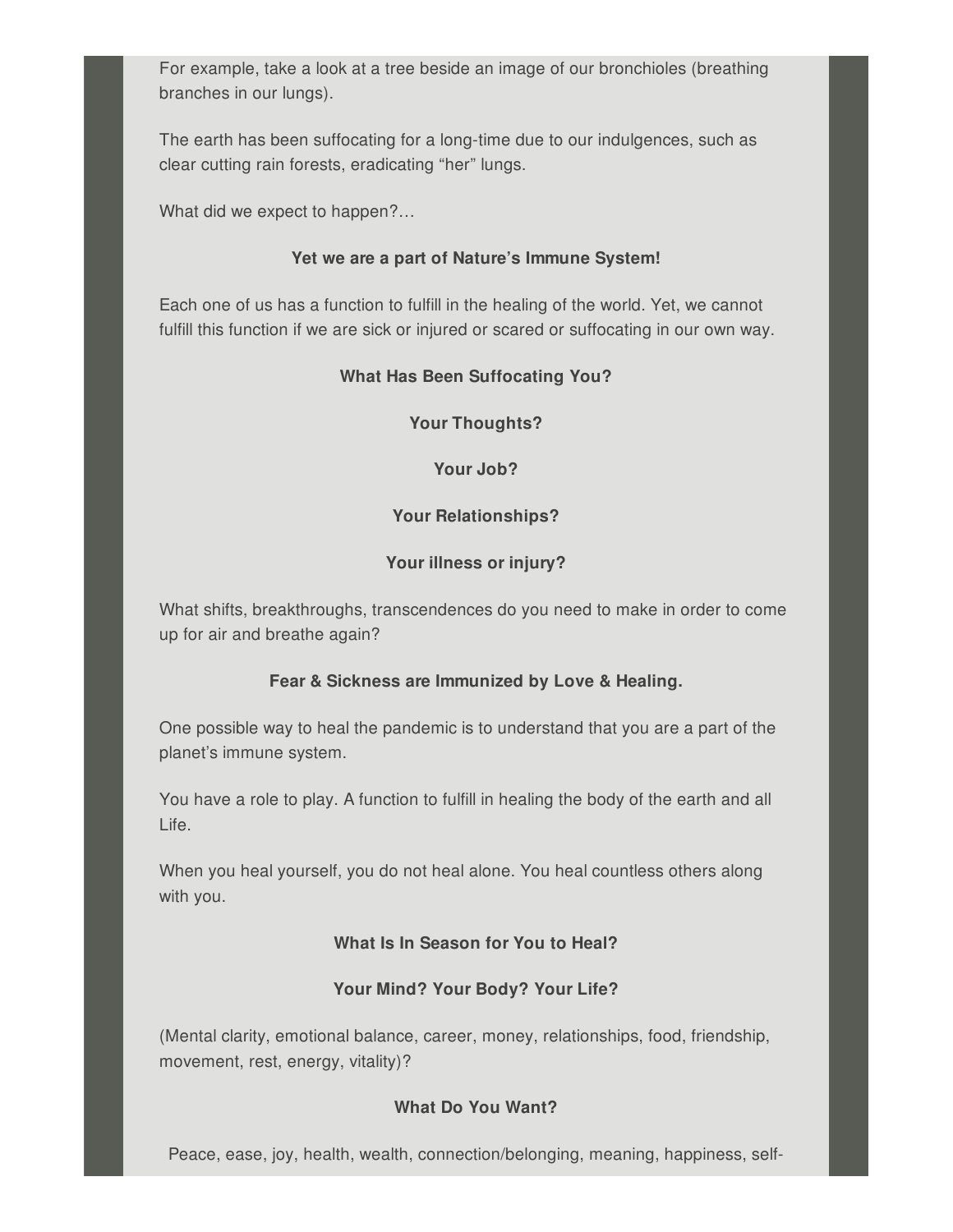**NOW IS THE TIME TO GO DEEP WITHIN & DISCOVER WHAT IT IS WE MUST RELEASE, LET GO OF, SHIFT, CHANGE, TRANSCEND OR CREATE, SO WE CAN HEAL OUR LIVES & ALL THE WORLD!**

#### **SO WE CAN ALL BREATHE AGAIN!**

Even if we are scared, overwhelmed & uncertain, I believe it is possible to heal, grow, expand and become the women and men we are destined to be, during and in fact due to the current global crisis.

#### **But How to Get Started?**

Click Here to Book an [Appointment](http://www.healingfoundations.ca/Home/BookAnAppointment/tabid/145/Default.aspx) with Dr. Heidi McGill, ND to heal your body by employing safe, effective, proven natural medicines.

Click Here for more information or to Book A [Transformational](mailto:heidibasilica@gmail.com?subject=I would like to know more about or book a transformational coaching session with Heidi) Coaching Session with Heidi McGill, to make a breakthrough in the area of your life that's been calling you for a while now.

*\*It is my sincere honour and privilege to be your mentor and guide during this unprecedented time, mid-wifing your becoming, catalyzing the inner life you've always wanted to feel and manifesting the outer life you were meant to experience with great joy, peace and vitality.\**

Naturopathic & Coaching Consults will be conducted via Zoom Call or Telephone.

In the future, when the pandemic passes and the weather is nice, Heidi encourages you to join her in "walking-talking" coaching sessions, along the river trail by the clinic.

*\*This is My Easter Time and I would it keep it holy. When I am healed, I am not healed alone, and I would bless my brother's and sister's for I would be healed with them, that sickness may be banished from our minds, thus we rest in Source, who is our only Self.\**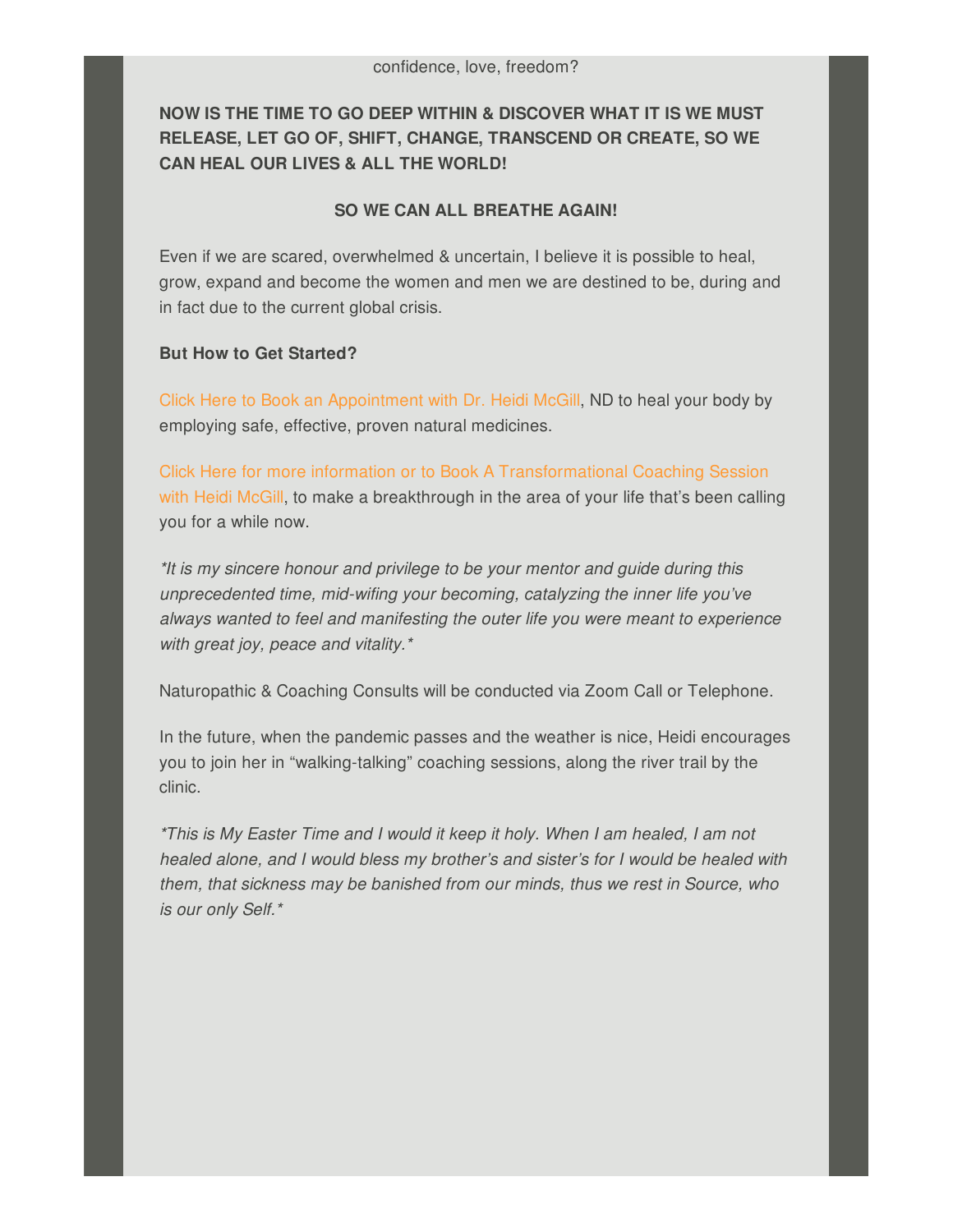

*Phone: 519-821-1999 Fax: 519-821-8334 Email: [clinic@healingfoundations.ca](http://www.healingfoundations.ca)*

**Heidi McGill** (Registered Doctor of Naturopathic Medicine) **Kaitlyn Zorn** (Registered Doctor of Naturopathic Medicine) **Kayla Di Venosa** (Osteopathic Manual Practitioner) **Emer Rae** (Myofascial Release/Reiki) **Sally Kolbas** (Naturopathic Administrative Assistant)

RELIABLE HEALTH CARE FOR THE ONES YOU LOVE. Safe, effective, natural treatment for health problems affecting you and your family.

Nutrition and Lifestyle Counseling – Herbal and Homeopathic Medicine – Traditional Chinese Medicine and Acupuncture- Osteopathic Manual Therapy - Myofascial Release - Reiki - Mindfulness - Meditation.

Have a Healthy Day!